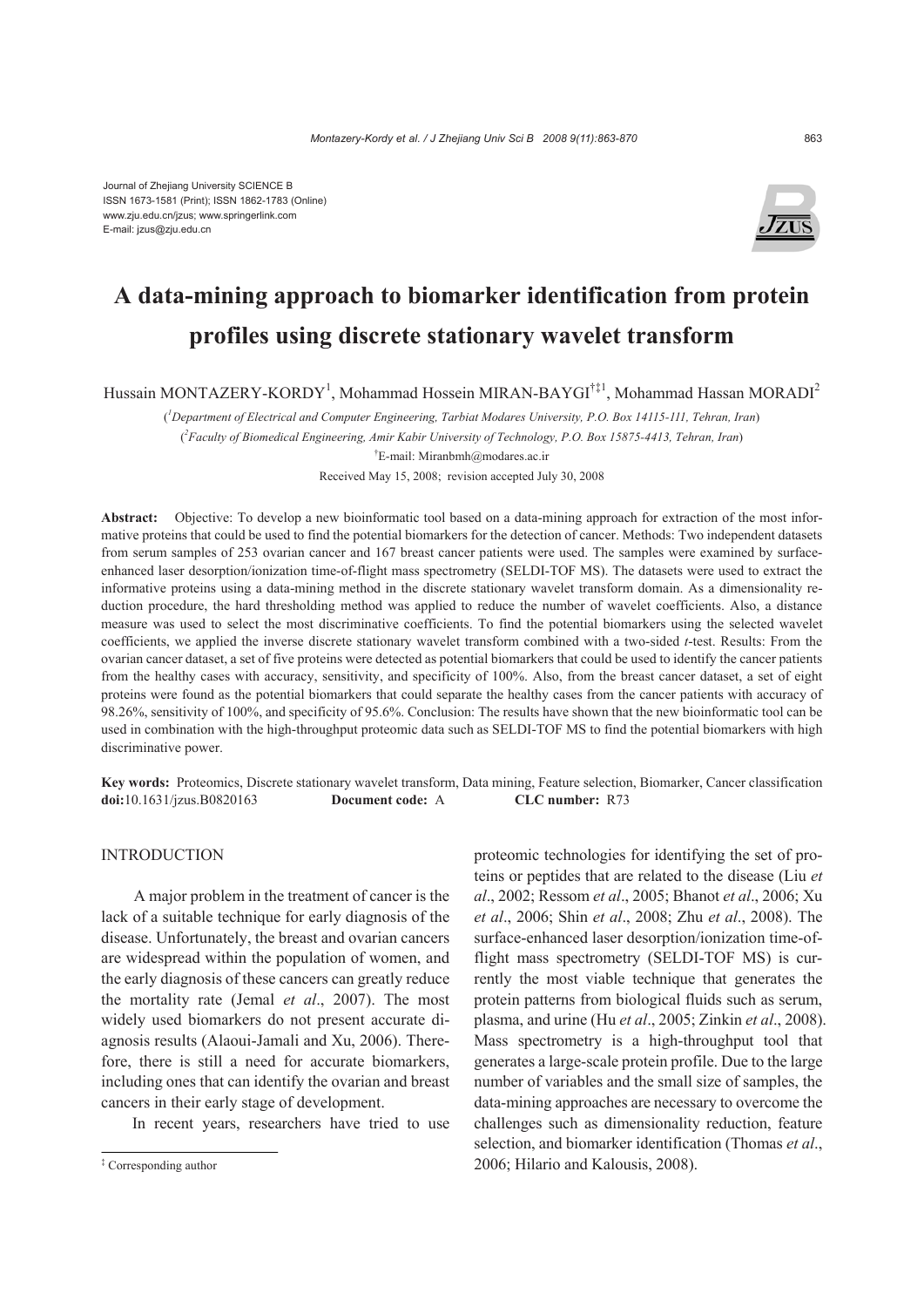In the earlier published works, SELDI-TOF MS based cancer diagnosis combined with a data-mining approach has been used to find new biomarkers with high discriminative power (Adam *et al*., 2002; Petricoin *et al*., 2002; Yu *et al*., 2005). In our study, we have developed a data-mining approach based on discrete stationary wavelet transform (DSWT) and discriminant analysis to find highly accurate biomarkers from proteomic profiles. Our method has shown good diagnostic results in the breast and ovarian cancer datasets.

# MATERIALS AND METHODS

#### **Data description**

We applied our method on two publicly available proteomic datasets. These datasets, hereafter, referred to as DS1 and DS2, contained SELDI-TOF MS protein profiles of ovarian and breast cancers respectively. DS1 is freely available from proteomics databank of Food and Drug Administration of National Cancer Institute website (http://home.ccr. cancer.gov/ncifdaproteomics/ppatterns.asp). DS2 is available from Bioconductor website (http://bioconductor.org).

DS1 consists of 253 serum spectra composed of 15154 distinct points on the mass-to-charge ratio axis (*m*/*z* values). DS2 consists of 167 spectra with 13488 distinct *m/z* values. In these datasets, each spectrum is defined by *m*/*z* values in the range of 0~20000 Da and corresponds to the points on the signal intensity axis representing the abundance of proteins in the serum sample. The distribution of samples for each dataset is illustrated in Table 1.

| Table 1 Distribution of samples for two datasets |  |  |  |  |  |
|--------------------------------------------------|--|--|--|--|--|
|--------------------------------------------------|--|--|--|--|--|

| Datasets             | Normal samples Cancer samples |     |
|----------------------|-------------------------------|-----|
| Ovarian cancer (DS1) | 91                            | 162 |
| Breast cancer (DS2)  | 77                            | 90  |

# **Data modeling**

From the modeling point of view, the mass spectral curve may be considered in terms of additive and independent components (Malyarenko *et al*., 2005; Hilario *et al*., 2006). We assumed that there were *n* measured spectra, each sampled in the time

interval *T* of TOFs  $t_i$  ( $j=1,...,T$ ). The following mathematical expression can be written for the mass spectrum signal (Morris *et al*., 2005):

$$
y_i(t_j)=B_i(t_j)+N_iS_i(t_j)+\varepsilon_{ij}, i=1,2,...,n.
$$
 (1)

In this model, the signal intensity or abundance of a molecule,  $y_i(t_i)$ , refers to each distinct mass in the TOF *tj*. The baseline, *Bi*(*tj*), denotes a systematic error that is mainly due to the molecules of the energyabsorbing matrix. The true signal, *Si*(*tj*), represents the peak profile of each molecule in the biological sample and is scaled in each spectrum by the normalization factor  $N_i$ . The last term,  $\varepsilon_{ij}$ , shows the chemical noise that is assumed to have a Gaussian distribution.

#### **Discrete stationary wavelet transform (DSWT)**

The discrete wavelet transform (DWT) is an effective tool for dimensionality reduction and noise removal in the analysis of very high dimensionality data. In recent years, wavelets have been used for the analysis of proteomic data (Qu *et al*., 2003; Vannucci *et al*., 2005; Chen *et al*., 2007). It has been shown that the DSWT has a good performance in finding the informative peaks from MS data (Coombes *et al*., 2005). The DSWT is similar to the DWT except that the signal is never subsampled and instead filters are upsampled at each level of decomposition (Nason and Silverman, 1995) that has a redundant effect as there is no signal down sampling but is translation-invariant. Last property of the DSWT could lead to better performance in the feature selection from original data space via the selected wavelet coefficients.

## **Data preprocessing**

The raw data obtained from SELDI-TOF mass spectrometer must be preprocessed before the feature selection process. The processing includes baseline removal, denoising, and normalization to reduce the systematic errors. The baseline and electrical noise components given in Eq.(1) must be removed from the spectra. In our approach, the DSWT was used for joint baseline removal and denoising. For baseline removal, the robust baseline estimation technique was applied to the approximation coefficients (Hu *et al*., 2007; Ruckstuhl *et al*., 2001). The soft thresholding method was used for denoising in the wavelet domain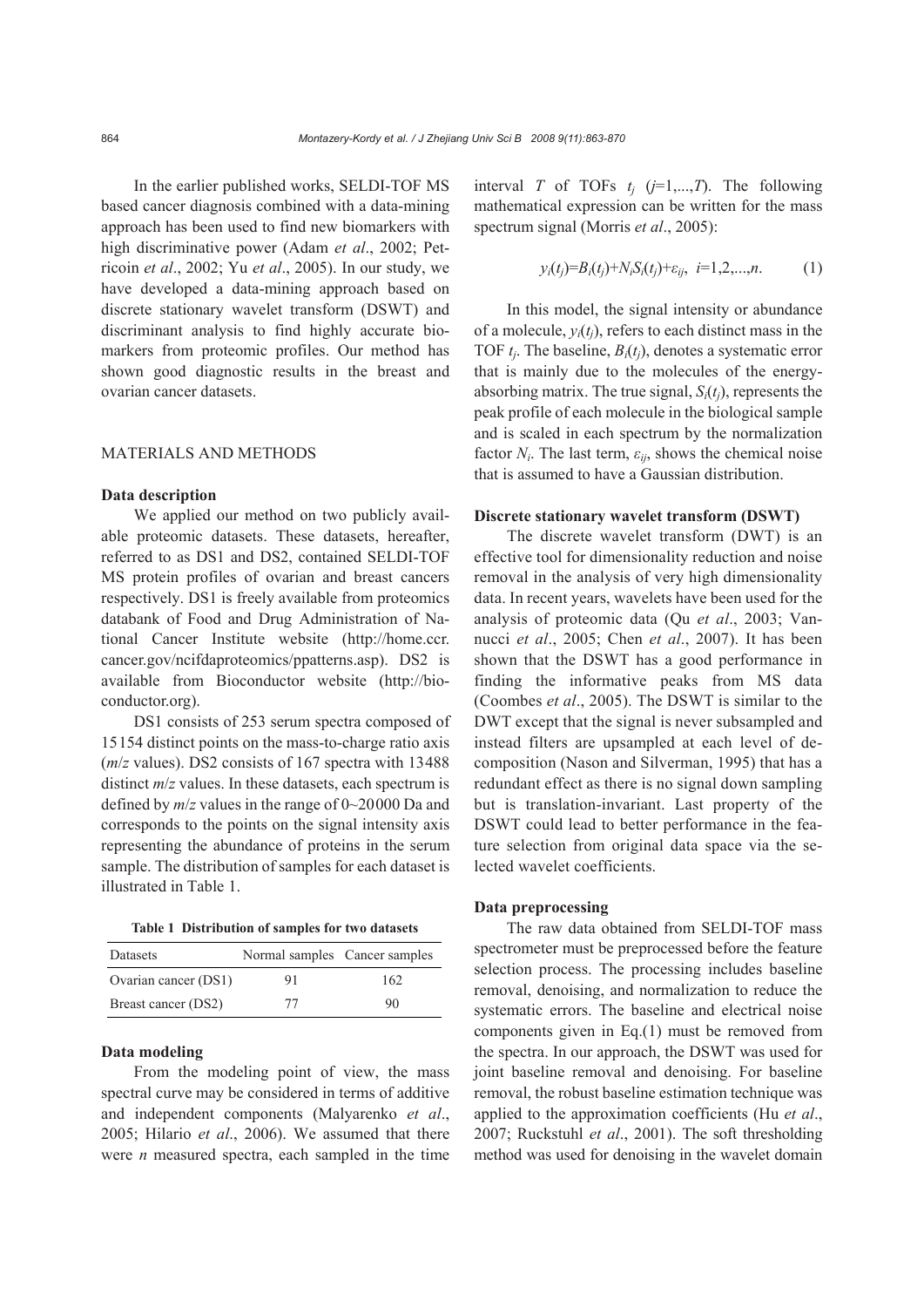(Donoho, 1995). To reduce the experimental variations in the datasets, the spectral intensities of all samples were normalized according to the method described by Petricoin and Liotta (2004).

## **Dimensionality reduction**

After applying DSWT to each spectrum, the wavelet thresholding was applied for dimensionality reduction. The wavelet shrinkage method was used to select the threshold value (Donoho and Johnstone, 1998). After choosing the threshold  $\theta$ , the coefficients whose absolute values were less than *θ* were set to zero and the other coefficients were retained. For each spectrum, the survived coefficients could be different in different mass spectra.

The common coefficients, which survived from all the spectra, were selected for the subsequent feature extraction. The dataset can be represented by an *N*×*M* matrix *D*, where *N* is the number of samples and *M* is the number of *m*/*z* values. Using a voting method, a wavelet coefficient was kept if it survived in at least  $(1-\alpha) \times N$  samples, where  $\alpha$  is a parameter in the range [0,1]. The greater  $\alpha$  is, the more number of coefficients could be retained.

#### **Wavelet coefficients selection**

After the thresholding step, the dimensionality of data was reduced. However, still most of the survived features were irrelevant to differentiate between cancer and normal cases. To select a subset of wavelet coefficients, it was necessary to use a distance measure that distinguished between the two groups with high discriminative power. We applied Bhattacharyya distance as the feature selection criterion (Theodoridis and Koutroumbas, 2003).

Let *S* denote the subset of features that has a *k*-dimensional Gaussian distribution. For two-class problem, the Bhattacharyya distance  $(J_B)$  is expressed as:

$$
J_{\rm B}(1,2;S) = \frac{1}{8} (\mu_{\rm I} - \mu_{\rm 2})^{\rm T} \left( \frac{\Sigma_{\rm I} + \Sigma_{\rm 2}}{2} \right)^{-1} (\mu_{\rm I} - \mu_{\rm 2}) +
$$
  

$$
\frac{1}{2} \ln \frac{|(\Sigma_{\rm I} + \Sigma_{\rm 2})/2|}{\sqrt{|\Sigma_{\rm I}| |\Sigma_{\rm 2}|}},
$$
 (2)

where  $\mu$  and  $\Sigma$  are the sample mean vector and covariance matrix, respectively. In practice, stepwise forward search methods were used to select the near-optimal  $k$  features defined by  $J_{\text{B}}$ .

## **Protein identification**

In the MS data analysis, a set of candidate proteins will be identified to be used in the biomarker selection stage. After selecting *k* wavelet coefficients, we applied the inverse discrete stationary wavelet transform (IDSWT) to obtain the *m*/*z* ratio of proteins. Due to the length of mother wavelet, each coefficient could be related to some of the proteins in a mass interval. We used two-sided *t*-test *P* values to select one protein that had minimum *P* value in this window.

#### **Biomarker selection**

The subset of *k* proteins was identified via the method described above. A recursive support vector machine (R-SVM) algorithm (Zhang *et al*., 2006) was used to select the potential biomarkers that could discriminate between cancer and normal cases in the datasets successfully. To evaluate the discriminative ability of each selected feature in the training set, a 10-fold cross-validation approach was applied in the blind test set. The fold one was used as the training set in the feature selection process.

#### **RESULTS**

To evaluate the performance of the proposed method for biomarker identification, we analyzed the datasets described in Table 1. All the mass spectra were processed to remove the baseline and electrical noise according to the described procedure. In the entire preprocessing steps, the Daubechies mother wavelet was used with four vanishing moments. For discrimination purpose, training and testing sets were selected randomly for normal and cancer groups in each dataset. Due to the small number of samples in each dataset and the large number of features, we used 10-fold cross-validation to avoid any bias and error during feature selection and sample classification.

## **Effect of wavelet thresholding**

Using the wavelet shrinkage thresholding method and a voting procedure, the length of data was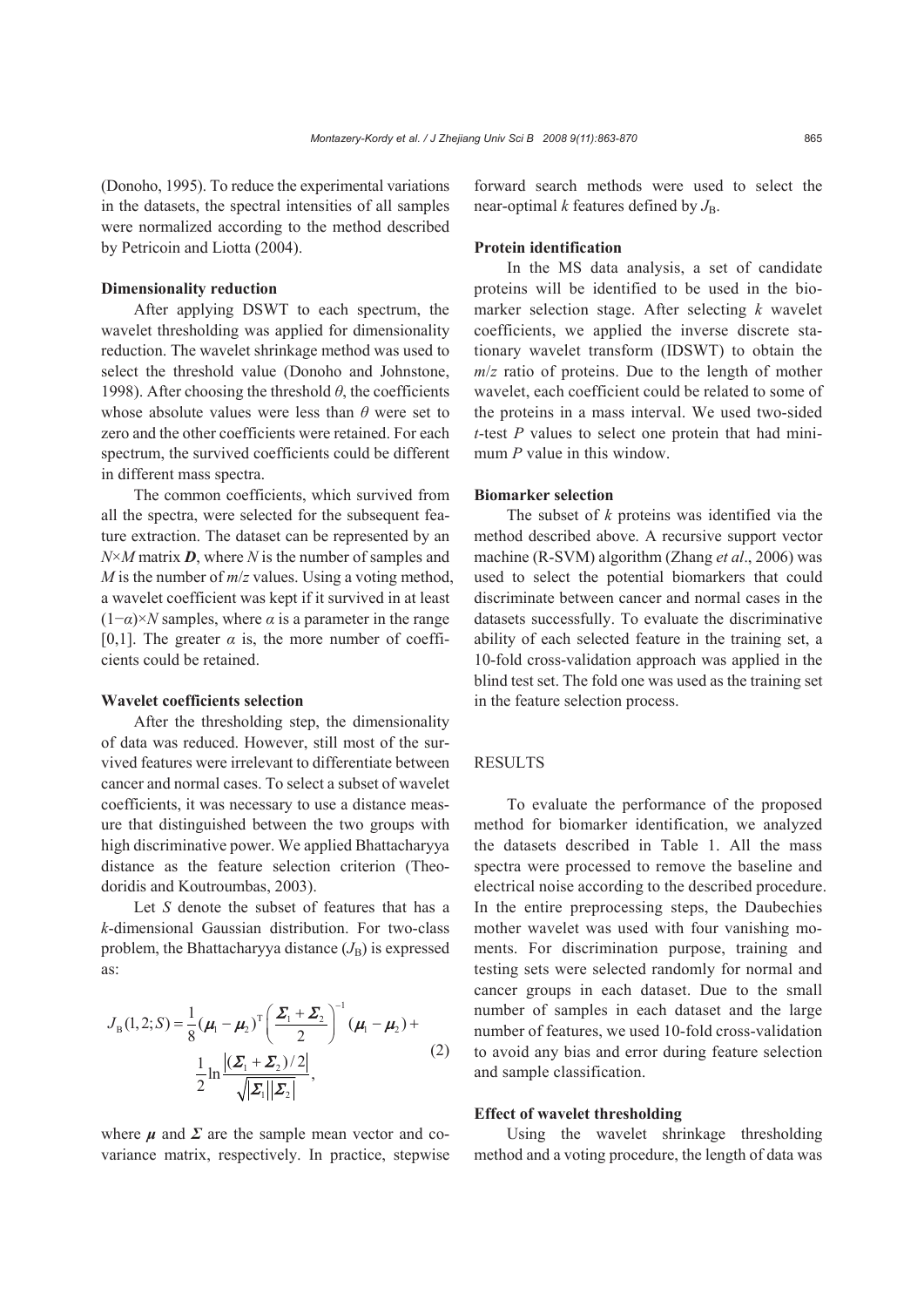reduced to a lower dimension in the two datasets. To select the survived coefficients after thresholding, we varied the value of  $\alpha$  from 0.1 to 0.9 with a step of 0.1, and from 0.9 to 0.99 with a step of 0.01. In each step, the accuracy of diagnosis was used as a desirable measure to choose an appropriate value for *α*. A plot of the accuracy versus the value of  $\alpha$  is shown in Fig.1. We selected  $\alpha=0.9$  according to the first maximum point on the curve. As shown in Table 2, the remaining coefficients have yet a good discrimination power compared with the complete wavelet data. We used the SVM classifier to evaluate the performance of diagnosis in the wavelet domain.



**Fig.1 The accuracy of diagnosis versus the threshold values (***α***) in the wavelet domain** 

**Table 2 Performance of classification in regard to the number of features (***n***) in the wavelet domain**

|                 | Threshold value $\alpha=1$ |                           | Threshold value $\alpha=0.9$ |                  |  |
|-----------------|----------------------------|---------------------------|------------------------------|------------------|--|
| Dataset         | n                          | Accuracy<br>$\frac{1}{2}$ | n                            | Accuracy<br>$\%$ |  |
| DS1             | 15154                      | 100                       | 3888                         | 100              |  |
| DS <sub>2</sub> | 13488                      | 92.60                     | 1923                         | 92.18            |  |

## **Coefficients selection**

Using DSWT and the proposed thresholding procedure, the dimensionality was reduced in each dataset. However, most of the survived coefficients had irrelevant discrimination performance. We applied a stepwise procedure to select the *k* features by maximizing a distance measure. To decide how many coefficients needed to be selected, the accuracy was used as the measure. By using 10-fold cross-validation, we selected the *k* variables according to the first maximum point of the accuracy in each dataset. The result is shown in Fig.2. We

chose the 10 and 15 wavelet coefficients in the DS1 and DS2, respectively, corresponding to the point on the curves where the maximum value of accuracy reached.



**Fig.2 The classification error for the selected coefficients** 

#### **Protein identification using IDSWT**

We applied IDSWT to each selected coefficient by discriminant analysis. Due to the order of mother wavelet (Daubechies 4 in this study), each coefficient would relate to a set of eight neighboring *m*/*z* values in the reconstructed spectra. In our data-mining approach, the two-sided *t*-test was used to select one protein from eight neighbor masses. Table 3 gives the *P* values of detected proteins versus *m*/*z* indices in each dataset. Fig.3 shows the accuracy of identified proteins.



**Fig.3 The accuracy of identified proteins using 10-fold cross-validation SVM classifier** 

#### **Selection of potential biomarkers**

Through the 10-fold cross-validation method, we trained an SVM classifier with detected proteins listed in Table 3 for each dataset. The sets of five and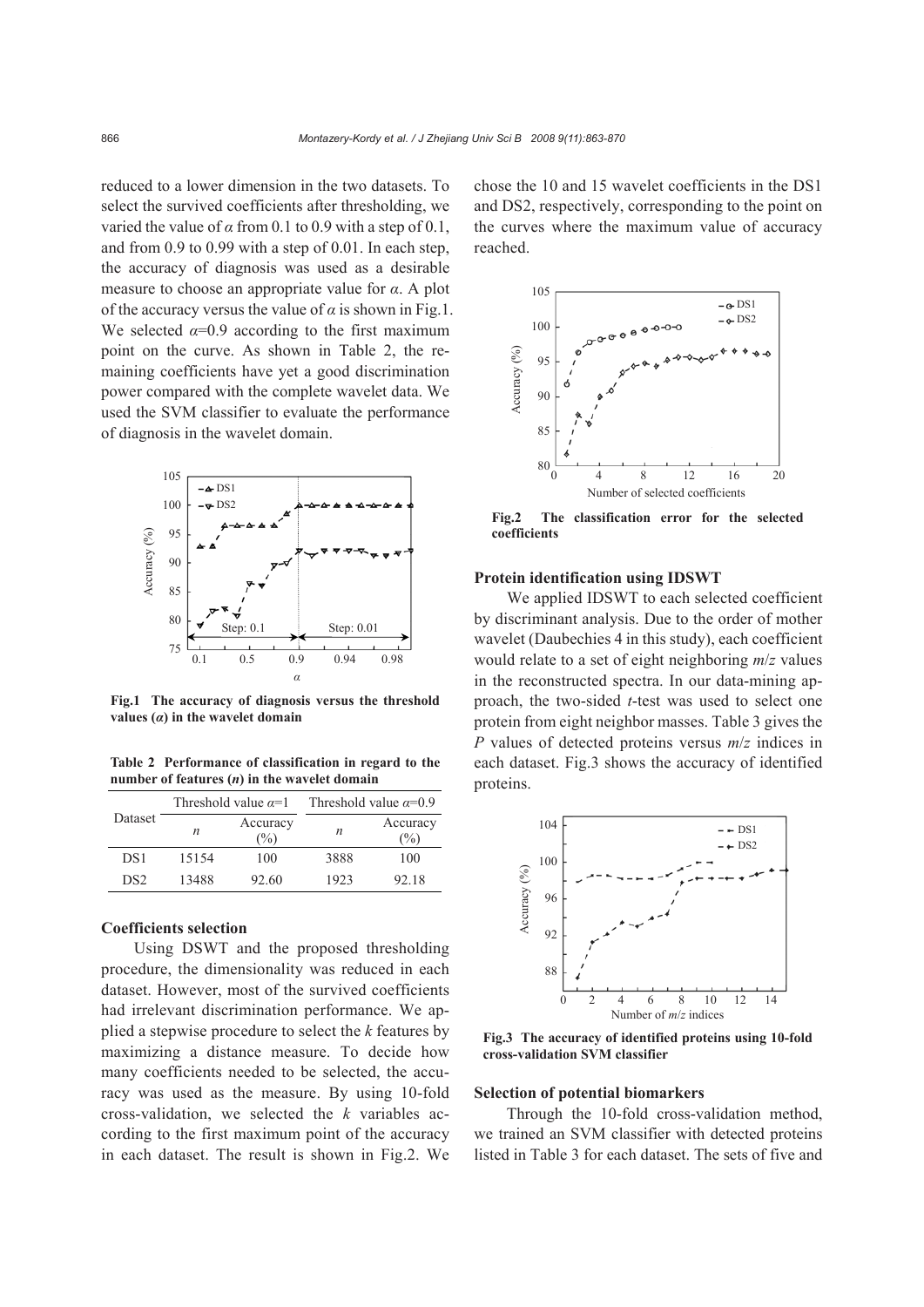eight proteins were finally selected as potential biomarkers by a recursive feature elimination algorithm (R-SVM) in DS1 and DS2, respectively. Table 4 lists the identified biomarkers for each dataset. Using the detected biomarkers, we evaluated the performance of classification in the blind test set. By two classifiers [SVM and linear discriminate analysis (LDA)], we achieved the perfect discrimination in DS1. Also, we obtained accuracy of 98.26%, sensitivity of 100%, and specificity of 95.6% for DS2. Table 5 shows the performance of classification.

**Table 3 The** *P* **value of identified proteins**

| Dataset         | m/z<br>index | $P$ value              | Dataset         | m/z<br>index | $P$ value             |
|-----------------|--------------|------------------------|-----------------|--------------|-----------------------|
| DS1             | 1677         | $1.62\times10^{-82}$   | DS <sub>2</sub> | 6812         | 0.0361                |
|                 | 1268         | $3.46 \times 10^{-10}$ |                 | 3258         | $1.15\times10^{-5}$   |
|                 | 5531         | $1.43\times10^{-31}$   |                 | 5380         | 0.0264                |
|                 | 1662         | $9.30\times10^{-25}$   |                 | 3281         | $6.76 \times 10^{-5}$ |
|                 | 2240         | $2.44 \times 10^{-59}$ |                 | 6531         | 0.0137                |
|                 | 1441         | $3.36 \times 10^{-15}$ |                 | 5028         | 0.0535                |
|                 | 2532         | $4.96\times10^{-35}$   |                 | 2036         | $1.81\times10^{-7}$   |
|                 | 2314         | $2.73\times10^{-50}$   |                 | 2037         | $2.09\times10^{-7}$   |
|                 | 2655         | $4.08 \times 10^{-10}$ |                 | 9108         | 0.0004                |
|                 | 1429         | 0.0041                 |                 | 1863         | 0.0379                |
| DS <sub>2</sub> | 1657         | 0.0012                 |                 | 7984         | 0.0029                |
|                 | 373          | $4.47\times10^{-8}$    |                 | 8521         | 0.0546                |
|                 | 1569         | $1.03\times10^{-7}$    |                 |              |                       |

**Table 4 The potential biomarkers identified by R-SVM**

| Dataset         | m/z<br>index | $m/z$ value<br>(Da) | Dataset         | m/z<br>index | $m/z$ value<br>(Da) |
|-----------------|--------------|---------------------|-----------------|--------------|---------------------|
| DS1             | 1268         | 139.38              | DS <sub>2</sub> | 1569         | 256.73              |
|                 | 2532         | 557.06              |                 | 3258         | 1151.51             |
|                 | 2240         | 435.85              |                 | 3281         | 1168.03             |
|                 | 2655         | 612.56              |                 | 2037         | 441.80              |
|                 | 1429         | 177.11              |                 | 9108         | 9102.50             |
| DS <sub>2</sub> | 1657         | 287.85              |                 | 1863         | 367.37              |
|                 | 373          | 2.72                |                 |              |                     |

In order to show the intensity differences between normal and cancer cases quantitatively, box-plots of four high-ranked selected peptides were used as shown in Fig.4. As shown, some markers have the lower height in cancer patients than normal cases and vise versa. The receiver operating characteristics (ROC) curve and the area under curve (AUC) were used to estimate the performance of each selected biomarker. By varying the decision threshold of the SVM classifier, we computed the ROC curve and AUC for biomarkers as listed in Table 4. Fig.5 shows the ROC curves of the selected peptides by SVM for DS2 (the AUC value is 0.9780). The AUC value is 1 for DS1 and therefore the ROC curve has not been shown. The AUC values for biomarkers listed in Table 4 have been plotted in Fig.6.



**Fig.4 Box-plot of the four significant selected peptides for ovarian (a) and breast (b) cancers** 

**Table 5 The results of classification using selected biomarkers in each dataset**

| Dataset | <b>SVM</b>       |     |                                                                                             | LDA   |     |      |
|---------|------------------|-----|---------------------------------------------------------------------------------------------|-------|-----|------|
|         | Accuracy $(\% )$ |     | Sensitivity $(\%)$ Specificity $(\%)$ Accuracy $(\%)$ Sensitivity $(\%)$ Specificity $(\%)$ |       |     |      |
| DS1     | 100              | 100 | 100                                                                                         | 100   | 100 | 100  |
| DS2     | 98.26            | 100 | 95.6                                                                                        | 98.26 | 100 | 95.6 |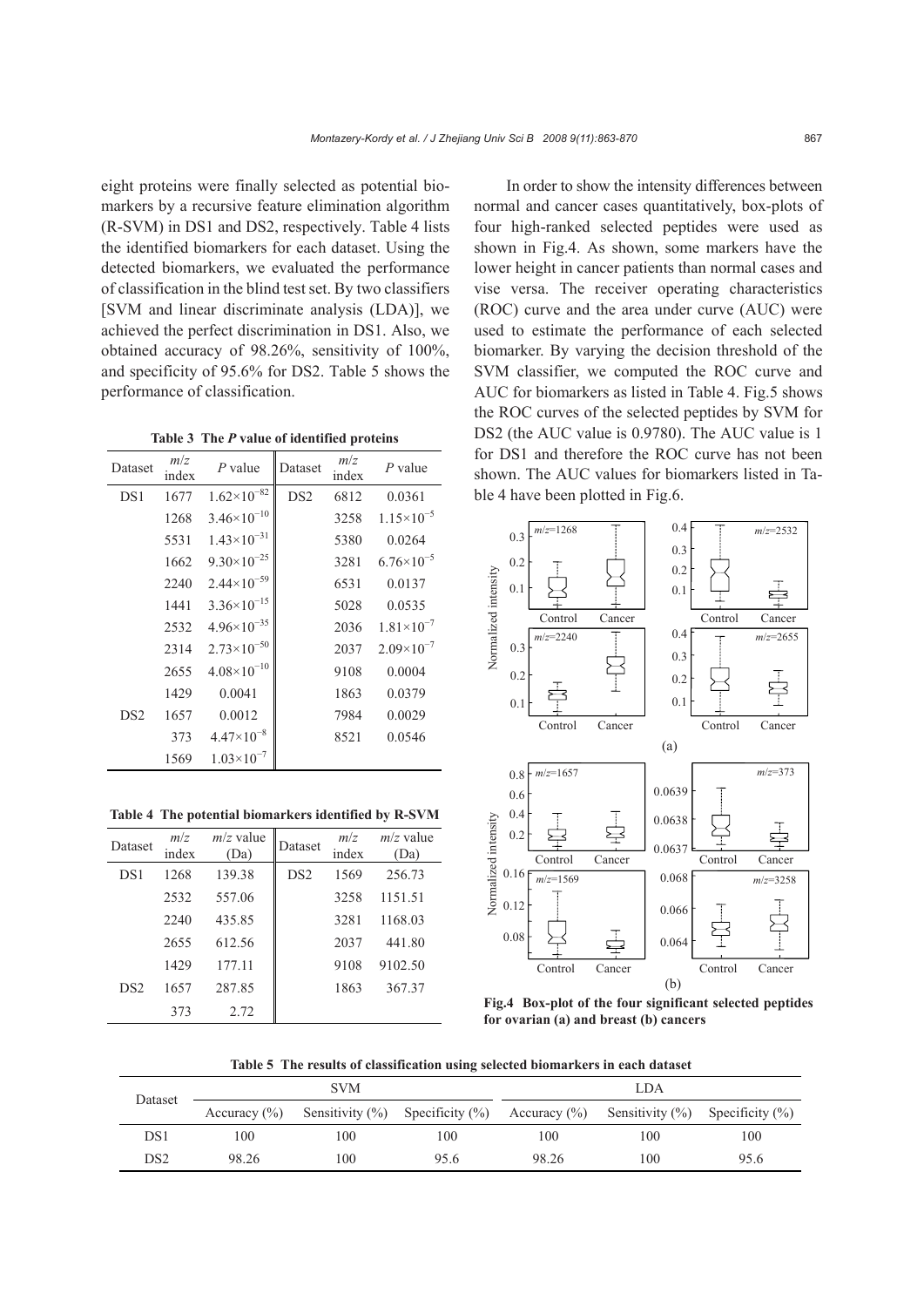

**Fig.5 The ROC curve of SVM detection on DS2 (***AUC***=1 for DS1 and therefore the ROC curve is not shown)** 



**Fig.6 The area under curve (AUC) of identified biomarkers listed in Table 4 for (a) DS1 and (b) DS2** 

## **DISCUSSION**

Emerging advances in MS technology allow the simultaneous analysis of expression patterns for thousands of proteins in the biological specimen. In the analysis of proteomic profiles, we were faced with the high dimensionality of data and highly correlation between intensity values of mass spectrum. In addition, the appropriate processing of data could play an important role in reproducibility of results (Baggerly

*et al*., 2004).

As it was mentioned, the DWT is an effective tool for dimensionality reduction and noise removal in the analysis of microarray and proteomic data (Vannucci *et al*., 2005; Subramani *et al*., 2006). The wavelets are very popular in signal processing because they are able to analyze both local and global behavior of functions. In the field of MS, the wavelet analysis could provide denoised and compressed representation of mass spectra that make the feature extraction process more efficient and accurate due to their favorable properties such as de-correlated coefficients, and a wide variety of orthogonal basisfunction possibilities.

In this paper, we developed a data-mining approach based on the DSWT. Due to the translation invariant property of DSWT, it shows better performance in the processing of data including the feature selection step. In our method, a voting procedure was used to reduce the dimensionality of data. The advantage of this thresholding was to keep the most significant coefficients yet achieving the dimensionality reduction. A distance measure was applied to select the survived relevant features from the thresholding stage. By IDSWT and *t*-test, the candidate proteins were detected from the mass spectra. The potential biomarkers were then identified by the R-SVM.

To evaluate the performance of our proposed method, two independent SELDI-TOF MS datasets were analyzed to select the candidate proteins. In dataset DS1, the *m*/*z* values of five identified biomarkers were 139.38, 557.06, 435.85, 612.56, and 177.11 Da. By 10-fold cross-validation, the perfect discrimination was obtained in ovarian cancer dataset. For dataset DS2 and the *m*/*z* indices listed in Table 4, the accuracy of 98.26%, sensitivity of 100%, and specificity of 95.6% were achieved in breast cancer dataset.

It is worth mentioning that our approach can identified the five peptides in the range of below 700 Da for ovarian cancer and this is fairly in agreement with previously reported biomarkers for the same data (Alexe *et al*., 2004; Vannucci *et al*., 2005; Whelehan *et al*., 2006). Also, our results have shown that the detected biomarkers were independent of the classifier used in the selection step. This is an application where the data-mining techniques can be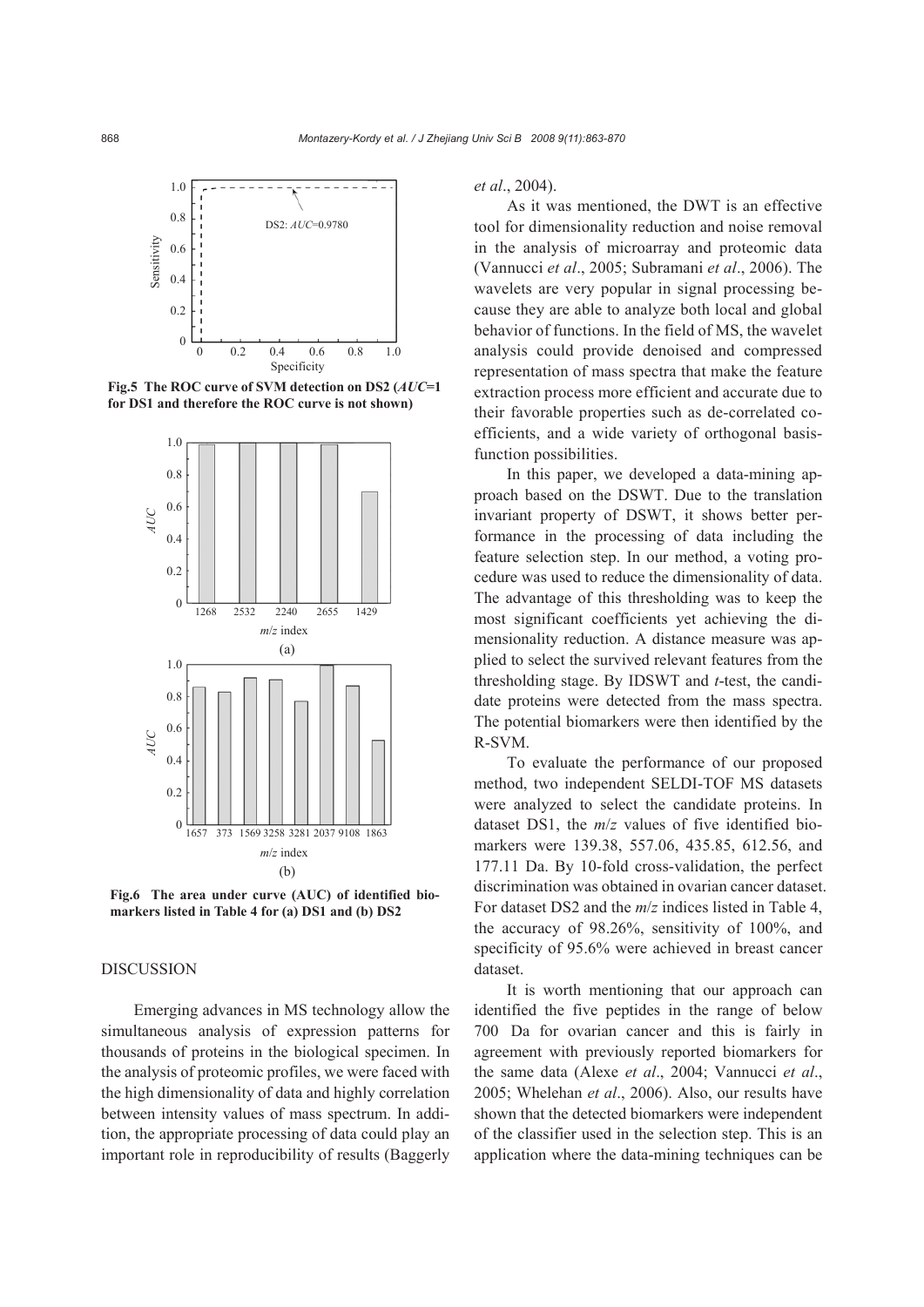used to identify the potential biomarkers.

In conclusion, our algorithm can be used to analyze the high-throughput proteomic data for the selection of potential biomarkers with high discrimination power such as SELDI-TOF MS profiles. Our proposed method is able to identify a small subset of proteins as biomarkers in the training set that could distinguish samples in a blind test set with minimal classification error.

#### **References**

- Adam, B.L., Qu, Y., Davis, J.W., Ward, M.D., Clements, M.A., Cazares, L.H., Semmes, O.J., Schellhammer, P.F., Yasui, Y., Feng, Z., Wright, G.L., 2002. Serum protein fingerprinting coupled with a pattern-matching algorithm distinguishes prostate cancer from benign prostate hyperplasia and healthy men. *Cancer Research*, **62**: 3609-3614.
- Alaoui-Jamali, M.A., Xu, Y.J., 2006. Proteomic technology for biomarker profiling in cancer: an update. *Journal of Zhejiang University SCIENCE B*, **7**(6):411-420. [doi:10. 1631/jzus.2006.B0411]
- Alexe, G., Alexe, S., Liotta, L.A., Petricoin, E.F., Reiss, M., Hammer, P.L., 2004. Ovarian cancer detection by logical analysis of proteomic data. *Proteomics*, **4**(3):766-783. [doi:10.1002/pmic.200300574]
- Baggerly, K.A., Morris, J.S., Coombes, K.R., 2004. Reproducibility of SELDI-TOF protein patterns in serum: comparing datasets from different experiments. *Bioinformatics*, **20**(5):777-785. [doi:10.1093/bioinformatics/btg 484]
- Bhanot, G., Alexe, G., Venkataraghavan, B., Levine, A.J., 2006. A robust meta-classification strategy for cancer detection from MS data. *Proteomics*, **6**(2):592-604. [doi:10.1002/pmic.200500192]
- Chen, S., Hong, D., Shyr, Y., 2007. Wavelet-based procedures for proteomic mass spectrometry data processing. *Computational Statistics & Data Analysis*, **52**(1):211-220. [doi:10.1016/j.csda.2007.02.022]
- Coombes, K.R., Koomen, J., Baggerly, K.A., Morris, J.S., Kobayashi, R., 2005. Improved peak detection and quantification of mass spectrometry data acquired from SELDI by denoising spectra with the undecimated discrete wavelet transform. *Proteomics*, **5**(16):4107-4117. [doi:10.1002/pmic.200401261]
- Donoho, D.L., 1995. De-noising by soft-thresholding. *IEEE Transaction on Information Theory*, **41**(3):613-627. [doi: 10.1109/18.382009]
- Donoho, D., Johnstone, L., 1998. Minimax estimation via wavelet shrinkage. *Annals of Statistics*, **26**(3):879-921. [doi:10.1214/aos/1024691081]
- Hilario, M., Kalousis, A., 2008. Approaches to dimensionality reduction in proteomic biomarker studies. *Briefings in Bioinformatics*, **9**(2):102-118. [doi:10.1093/bib/bbn005]
- Hilario, M., Kalousis, A., Pellegrini, C., Muller, M., 2006.

Processing and classification of protein mass spectra. *Mass Spectrometry Reviews*, **25**(3):409-449. [doi:10. 1002/mas.20072]

- Hu, Y., Zhang, S., Yu, J., Liu, J., Zheng, S., 2005. SELDI-TOF-MS: the proteomics and bioinformatics approaches in the diagnosis of breast cancer. *The Breast*, **14**(4): 250-255. [doi:10.1016/j.breast.2005.01.008]
- Hu, Y., Jiang, T., Shen, A., Li, W., Wang, X., Hu, J., 2007. A background elimination method based on wavelet transform for Raman spectra. *Chemometrics and Intelligent Laboratory Systems*, **85**(1):94-101. [doi:10.1016/j. chemolab.2006.05.004]
- Jemal, A., Siegel, R., Ward, E., Murray, T., Xu, J., Thun, M.J., 2007. Cancer statistics. *CA Cancer J. Clin.*, **57**(1):43-66.
- Liu, H., Li, J., Wong, L., 2002. A comparative study on feature selection and classification method using gene expression profiles and proteomic patterns. *Genome Informatics*, **13**: 51-60.
- Malyarenko, D.I., Cooke, W.E., Adam, B.L., Malik, G., Chen, H., Tracy, E.R., Trosset, M.W., Sasinowski, M., Semmes, O.J., Manos, D.M., 2005. Enhancement of sensitivity and resolution of SELDI-TOF mass spectrometric records for serum peptides using time-series analysis techniques. *Clinical Chemistry*, **51**(1):65-74. [doi:10.1373/clinchem. 2004.037283]
- Morris, J.S., Coombes, K.R., Koomen, J., Baggerly, K.A., Kobayashi, R., 2005. Feature extraction and quantification for mass spectrometry in biomedical applications using the mean spectrum. *Bioinformatics*, **21**(9): 1764-1775. [doi:10.1093/bioinformatics/bti254]
- Nason, G.P., Silverman, B.W., 1995. The Stationary Wavelet Transforms and Statistical Applications. *In*: Lecture Notes in Statistics: Wavelets and Statistics. Springer, p.281-299.
- Petricoin, E.F.III, Liotta, L.A., 2004. SELDI-TOF-based serum proteomic pattern diagnostics for early detection of cancer. *Current Opinion in Biotechnology*, **15**(1):24-30. [doi:10.1016/j.copbio.2004.01.005]
- Petricoin, E.F.III, Ardekani, A.M., Hitt, B.A., Levine, P.J., Fusaro, V.A., Steinberg, S.M., Mills, G.B., Simone, C., Fishman, D.A., Kohn, E.C., Liotta, L.A., 2002. Use of proteomic patterns in serum to identify ovarian cancer. *The Lancet*, **359**(9306):572-577. [doi:10.1016/S0140- 6736(02)07746-2]
- Qu, Y., Adam, B.L., Thornquist, M., Potter, J.D., Thompson, M.L., Yasui, Y., Davis, J.W., Cazares, L.H., Schellhammer, P.F., Clements, M.A., Wright, G.L., Feng, Z., 2003. Data reduction using a discrete wavelet transform in discriminant analysis of very high dimensionality data. *Biometrics*, **59**(1):143-151. [doi:10. 1111/1541-0420.00017]
- Ressom, H.W., Varghese, R.S., Abdel-Hamid, M., Eissa, S.A.L., Saha, D., Goldman, L., Petricoin, E.F., Conrads, T.P., Veenstra, T.D., Loffredo, C.A., Goldman, R., 2005. Analysis of mass spectral serum profiles for biomarker selection. *Bioinformatics*, **21**(21):4039-4045. [doi:10. 1093/bioinformatics/bti670]